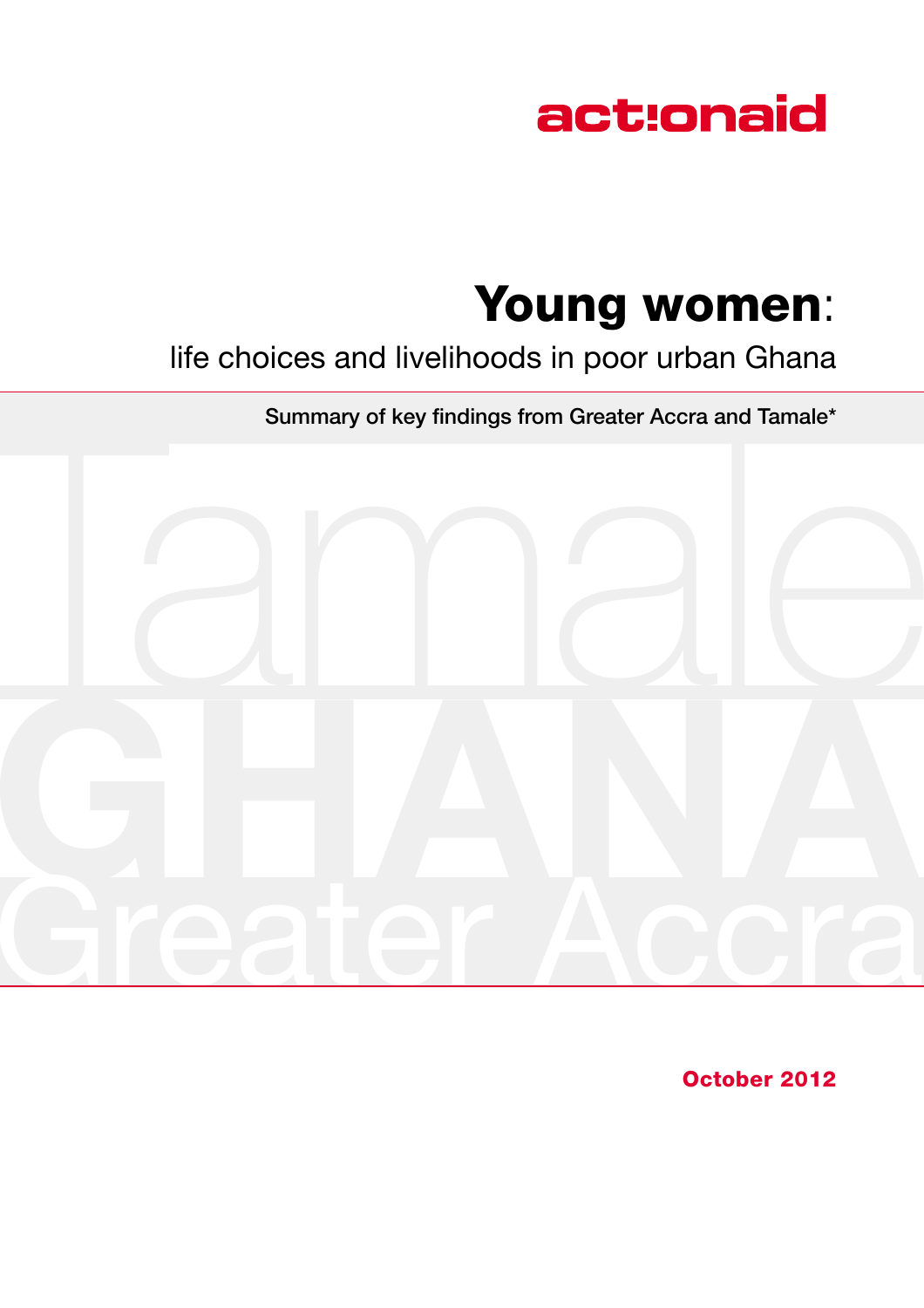### The proportion of Ghana's population living in urban localities has been rising sharply since Independence.<sup>1</sup> From a

relative low 23% in 1960, it is estimated that the urban population reached 52% in 2010 and that it will hit 62-63% by 2025.<sup>2</sup> The capital region of Greater Accra, which occupies less than 1.4% of Ghana's land area, is home to 16% of the nation's population. $3$  Provisional results from a 2010 census suggest that the population of the capital region has grown by nearly 35% in just 10 years,<sup>4</sup> mainly reflecting high levels of inmigration from other parts of Ghana.<sup>5</sup>

The steep rise in Ghana's urban population – particularly in Accra – poses major challenges in terms of public services such as water, sanitation and transportation as well as shelter and decent work, especially from a gender perspective. With 42% of Greater Accra's population living in compounds, the growth in the city's population puts immense stress on the already overstretched housing services and increases the tendency of settlements dominated by the poor to deteriorate into slums. In the Accra area - which is the destination of choice for internal migrants – the proportion of people living below the consumption poverty line almost tripled over a seven-year period from just 4% in 1998/99 to 11% in 2005/06.

Because of their age and gender, young women are often among those most adversely affected by these pressures and by continuing cultural prejudices and power inequalities. This scoping study supports ActionAid Ghana in identifying and developing appropriate interventions to address the challenges facing women aged 15-25 in two specific settlements – Bulpela and Kpobiman. Bulpela is on the periphery of Tamale, the *de facto* capital of the northern savannah and Kpobiman is on the periphery of Accra, the national capital. The research was required because of the lack of relevant information for programmes seeking to address young women's livelihood opportunities, movement building, and sexual and reproductive health rights that adolescent and young women experience in poor urban areas in Ghana. In particular, there is very little documented information on the situations of young women in the two specific settlements. The research was conducted over a three-month period between March and May 2012, in two stages and consisted of desk research and focus group discussions  $(FGD)^*$  The FGD included 90 young women and 30 young men distributed equally between the two localities.

In the next sections, various findings which emerged from this scoping study will be discussed. In the first section, figures on Ghana's youth population will be analysed, followed by an exploration in the second, third and fourth sections of the trends for urban youth with regard to labour, literacy and sexual and reproductive health rights respectively. In each section the perspectives which emerged from the FGD are also discussed.

\* Summary of a report written for ActionAid Ghana by David Korboe and Aba Williams

<sup>‡</sup> The focus groups were facilitated by ActionAid partner organisations working in the localities – Northern Sector Action on Awareness Centre (NORSAAC) in Bulpela, and Women's Rights Advocacy Network (WRAN) in Kpobiman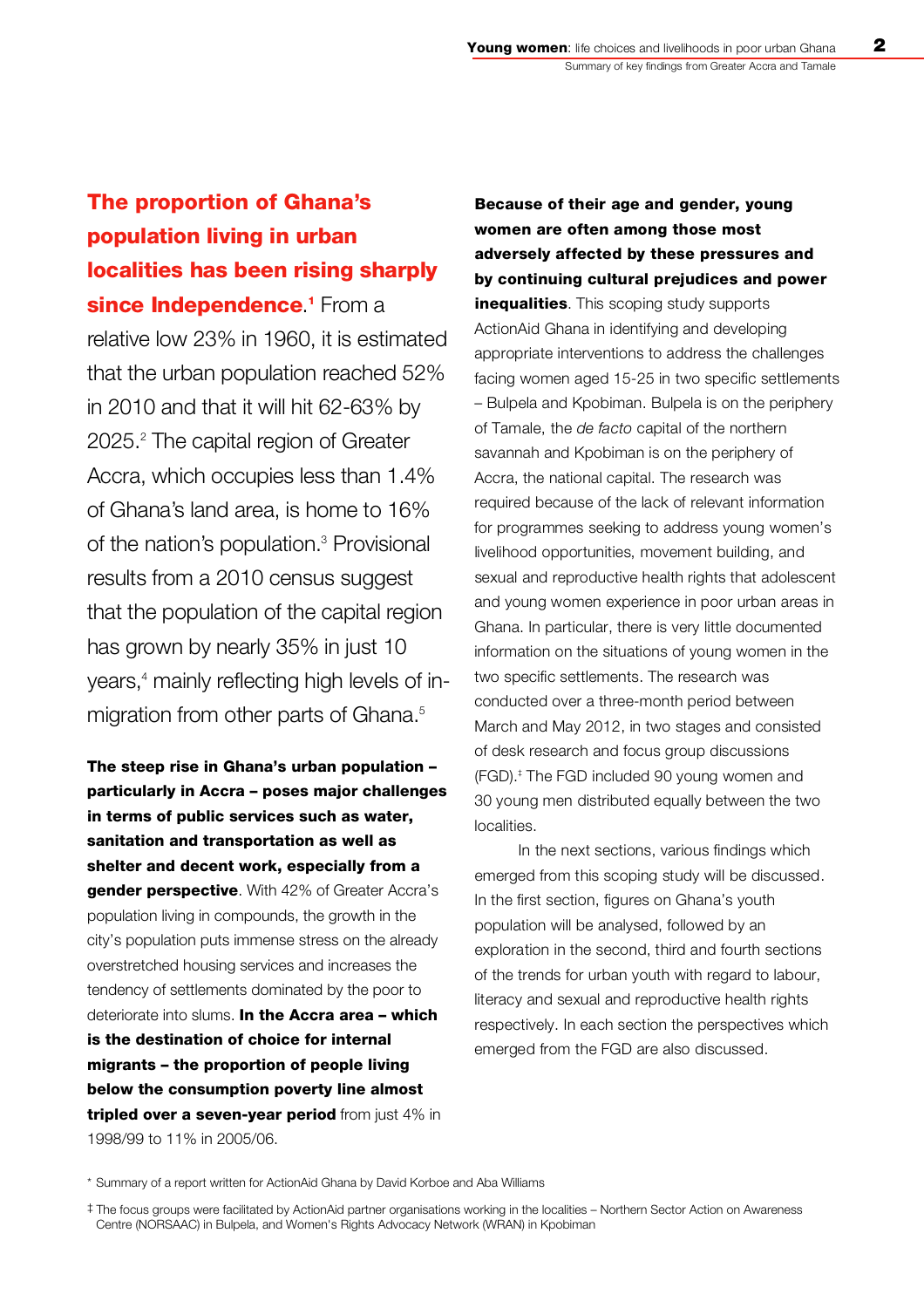# Ghana's urban youth population

#### Young people constitute a higher proportion of the population of urban areas than of rural

areas; young women and men constitute between 12% and 10% of the urban population respectively.<sup>6</sup> While there are roughly equal proportions of young men and women among Ghana's youth, within urban and rural populations, the proportion of young women aged 15-24 living in urban areas (12%) is higher than in rural areas (8%).<sup>7</sup>

# Labour trends for urban youth

### Unemployment among youth is considerably

higher than the national rate. About 230,000 people join the nation's labour force each year but only 2% find employment in the formal sector.<sup>8</sup> The 2008 Ghana Demographic and Health Survey reports an unemployment rate of 64.2% among economically active female aged 15-19 (60.1% for males) and 25.9% among female youths aged 20-24 (24.4% for males).<sup>9</sup> By contrast, the national unemployment rate for all females aged 15-49 years was a much lower 22.2% (19.3% for their male counterparts). Opportunities for paid employment for young women are very low. Even if the flawed definition of 'economically active' of Ghana Living Standards Survey, which undervalues women's work in many ways, is considered, only 27.6% of young women in urban areas aged 15-24 years were economically active. The corresponding figure for young women in rural areas was nearly double at 48.9%.

Self-employment is higher among urban women than among urban men.<sup>10</sup> While 64.3% of urban employed women are self-employed,

only 40.5% of urban employed men are selfemployed. In the self-employed category, hawking, petty trading, porter work, commercial food preparation/restaurant work, sex work and domestic care work are common with poorer urban young women. In Accra especially, hawkers and petty traders in the central business district – mostly young women – routinely suffer harassment from the security agencies, with their wares destroyed during raids. Domestic care work (both paid and unpaid) is overwhelmingly dominated by girls and young women whose employment status is often **vague**. The fact that care work is neither captured in Ghana's employment statistics nor in the Gross Domestic Product (GDP) computations makes it particularly susceptible to side-lining in the policy arena. Transactional sex is a livelihood opportunity which young urban women may employ, either by choice or out of desperation, in order to earn a living or to supplement meagre incomes. Moore and Biddlecom report from a nationally representative survey of 12-19 year-olds that transactional sex – whereby money, gifts, housing or some other form of security are central to the initiation and continuation of sexual relationships – is commonplace across Ghana.<sup>11</sup> Their survey also found that 73% of adolescent girls (and 28% of adolescent boys) had last engaged in sex for some form of economic reward.

### FGD: youth perspectives on employment

Young women interviewed in the FGD at Bulpela and Kpobiman tend to fall into a narrow range of job sectors. Most of the young women not in school were reported to be either training for or skilled in (whether practising or not), dressmaking or hairdressing. During the FGD, the research team came across many young women who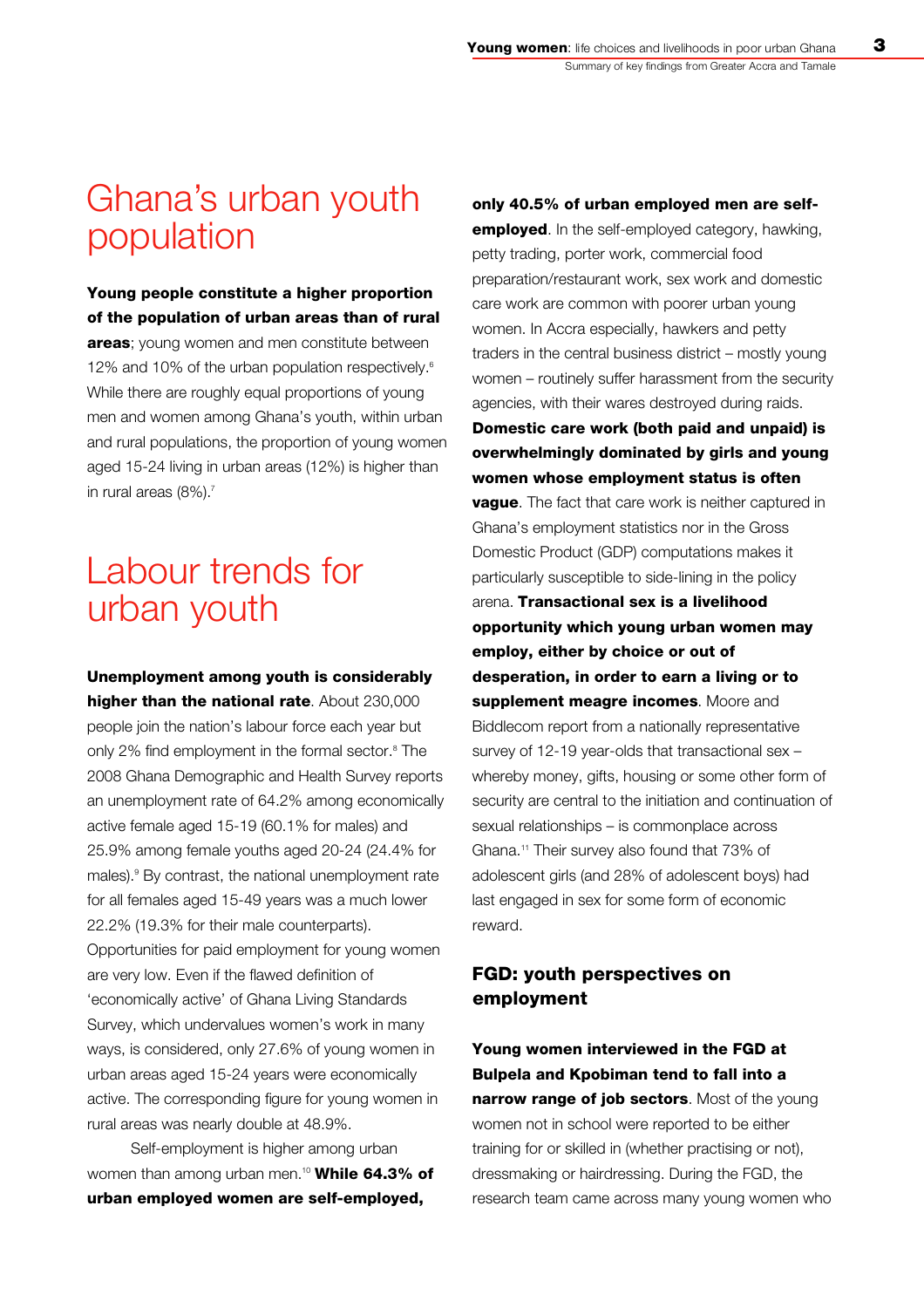had set aside their skills in dressmaking or hairdressing and were now selling petty goods such as oranges and bread or – at Kpobiman – offering laundry services because they could not make a living with their skills.

Owing to constraints in accessing paid work among the Bulpela population, many young women from that community migrate south in search of shortterm or cyclic work as *kaya yei* (female head porters) or dishwashers in the chop bars.<sup>12</sup> *Kaya yei* were reported to return from the southern cities with '*bleached skin*', more trendy clothing and savings, creating an incentive for other girls in the community to follow in search of similar '*benefits*'. As a young woman said in a focus group at Bulpela: "*if you want to wear something nice, you too must go*." However, the better educated among poor young women at Bulpela could sometimes find work as house-helps in the homes of the urban elites in Accra and Kumasi.

In the interviews with youth at Bulpela, there were reports of girls being mocked as '*backward*' if they did not engage in simultaneous transactional relationships. At both of the FGD sites, youths of both sexes observed that young women increasingly feel compelled to dress in revealing clothing as a strategy to attract the attention of prospective male employers or other males perceived to have the means to give something in exchange for sex.<sup>13</sup> A young woman noted at Kpobiman: "*You use what you have, to get what you want*."

# Education trends for urban youth

Urban women have a higher level of literacy than rural women and there are proportionally more literate women in the adolescent group (age 15-19) than in the age group 20-24. The introduction in 2005 of the capitation grant, which

abolished mandatory fees and levies, partly accounts for the higher schooling participation rates among the youngest women.<sup>14</sup> The 2010 Ghana Statistical Survey reports a higher literacy rate (88%) among women aged 15-24 years from richer households than among those from poorer households (72%).<sup>15</sup>

The majority (73.4%) of urban women as a whole have had some secondary education but very few (6.7%) have participated beyond secondary level.<sup>16</sup> Among young women aged 15-24 years, 89.4% have had some education and 69.3% have even had some secondary education. The 2008 Ghana MDG annual report shows a downward trend in the schooling survival rate.<sup>17</sup> It is pertinent to observe here that for younger women, higher levels of education do not translate into more indicators of empowerment and the link between schooling and employment is not linear.<sup>18</sup> Younger women were found to experience greater difficulty accessing decent work in the formal sector despite their education.

#### FGD: youth perspectives on education

In Bulpela, it emerged from the FGD that young women with a basic education have immense difficulty finding jobs. This undermines the perceived relevance of education and contributes to the widespread phenomenon of girls dropping out of school. Young women at Kpobiman similarly indicated that it was not unusual for them to voluntarily opt out of school if they felt adequately provided for by their partner. The field work also found strong objections among male partners (especially in the Bulpela focus groups) to their female partners continuing their education. 19

According to the Bulpela male focus group, young men who were unable to dissuade their partners from dropping their schooling ambitions were more likely to take on an additional partner. At Kpobiman, a young woman could be abandoned or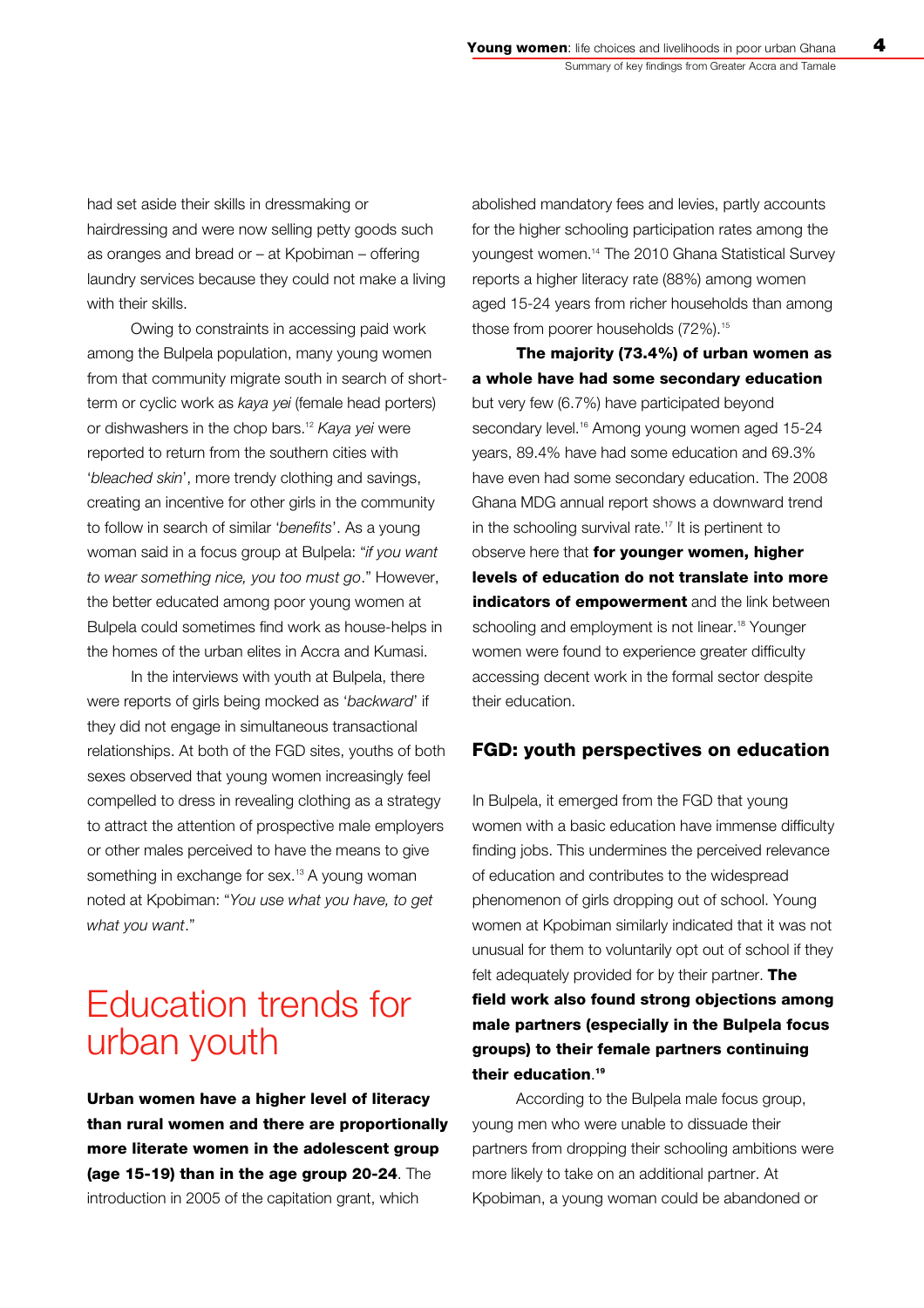even assaulted by her partner for refusing to give up her schooling. However, there was less opposition to young women taking up or continuing skills training, probably because it presents (potentially) more immediate financial returns to the household and it often takes place in an all-female environment.

Both young women and young men who participated in the focus groups observed that it is rare for a schoolgirl to return to school after having a child.<sup>20</sup> The female focus groups were also emphatic that girls who get pregnant hardly ever receive the kind of counselling support (from their parents or elsewhere) that facilitates their re-integration into school. The most significant hurdles are stigma and falling behind, with child care as a lesser but nevertheless real challenge in some situations.<sup>21</sup> At Kpobiman, the increased financial burden was said to lock young nursing mothers into a transactional sex trap, often resulting in further pregnancies, thereby making it even more difficult for the young woman to continue her education.<sup>22</sup>

Many young girls in the FGD were or had at some point been a foster child. In practice, much urban fostering is merely disguised child labour; foster children are typically migrants from poorer communities and districts or sent by less-endowed households to live with better-off urban relatives.<sup>23</sup> A few of the young girls in the FGD had returned after facing harassment in foster homes.

## Sexual and reproductive health trends for urban youth

### Adolescent birth rate and contraceptive prevalence

The 2008 Demographic and Health Survey shows fertility rates among young women. The adolescent fertility rate is 66 births per 1,000 women while that for young women aged 20-24 is expectably much higher, at 176. The survey reports that fertility rates among all age groups of women have fallen over time.

The question of contraception prevalence amongst youth in Ghana is complex. Both modern and traditional methods of contraception (including periodic abstinence, herbal potions or consulting mallams and other diviners) are widely employed in Ghana, by both rural and urban dwellers.<sup>24</sup> Though traditional methods make up a significant 30% of all contraceptive use in Ghana, official contraceptive prevalence rates exclude such methods, which constitute the most common mode employed. $25$  It will be important – in the effort to promote safe, effective contraception – to interrogate the range of traditional methods more robustly, appraise their efficacy and better understand why the uptake of modern contraceptives remains low in spite of relatively high knowledge of family planning. The contraceptive prevalence rate for modern

methods is a low 17% among all women in

Ghana.<sup>26</sup> Knowledge about contraception is sometimes negated by perceptions of links between modern family planning methods and infertility, still births and congenital deformities.<sup>27</sup> Among young women, fear of side effects and personal opposition to family planning are among the commonest factors undermining uptake.<sup>28</sup> Young women in the 20-24 age bracket are among the most likely to be using some form of contraception, especially if they are sexually active but unmarried.<sup>29</sup> The fact that family planning services are excluded from the National Health Insurance Scheme package makes things worse.

### Access to sexual and reproductive health services

Despite improvements in reproductive healthcare in Ghana, young women face a range of social, cultural and economic barriers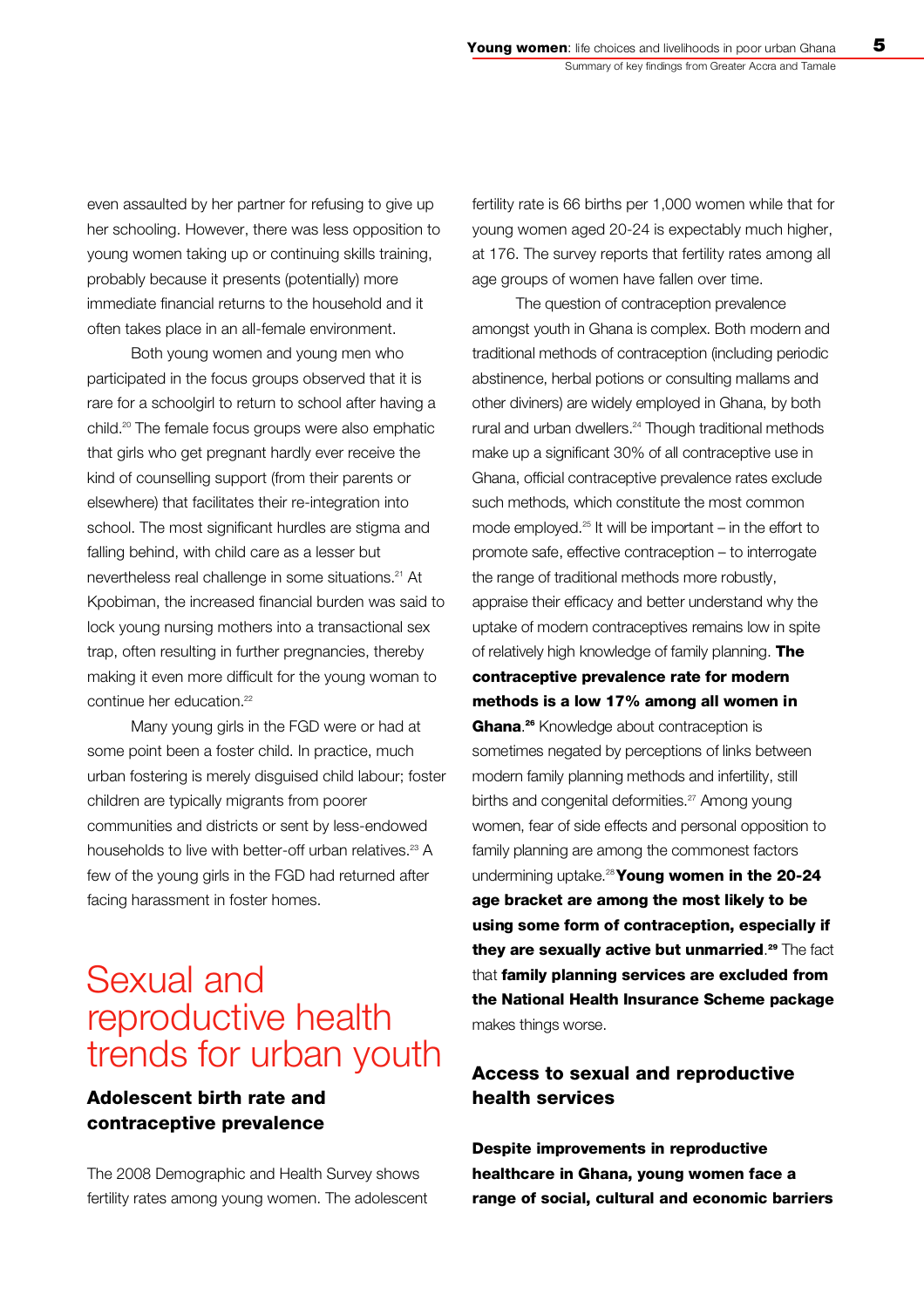to **accessing it**. Among young women aged 15-19, 78% have faced at least one problem accessing reproductive healthcare, including getting money for services and insecurity of supply.<sup>30</sup> Other hindrances identified had to do with the availability of a healthcare provider, distance to the health facility and transportation, lack of a female health service provider or a companion with whom to attend the health facility.<sup>31</sup> In the particular case of young women, sexual stigma – conditioned by traditional Ghanaian norms of propriety – appears to be the most dominant factor constraining wider access to reproductive health services.<sup>32</sup> Indeed, in a study by the Alliance for Reproductive Health Rights in 2011 adolescents reported that the health facility environment was not youth-friendly, as they had to share the waiting area with adults seeking family planning assistance.<sup>33</sup>

### Abortion

According to the Ministry of Health and UNDP, "*abortion [is] the second single largest cause of [maternal] death, accounting for 15 per cent*" in Ghana.<sup>34</sup> One half of women in Greater Accra have had an abortion and a third of sexually experienced youths sampled by Glover et al (2003) reported having a pregnancy.<sup>35</sup> 70% of that subset had or attempted an abortion as a remedial measure. In general, it is the youngest women who employ the most unsafe abortion methods. This is due to the social stigma associated with pre-marital sex and childbearing and abortion, leading young women to resort to selfinduced abortions and untrained abortionists.

### Sexual and reproductive health knowledge and gaps

Ghanaian youth appear to have substantial knowledge on HIV and AIDS and sexually transmitted infections (STI) overall. A study on sexual health experiences of never-married youths in three Ghanaian towns including Tamale found that 98% of the sample of urban youth knew about the existence and spread mechanisms of sexually transmitted infections, especially HIV and AIDS and gonorrhoea.<sup>36</sup> However, only few value the need for effective contraception. Two in three respondents thought it unacceptable for males to carry condoms, and three in four objected to females doing so. Substantial gaps are observed in young people's functional knowledge about sexual and reproductive health, especially about their own.

#### Violence against women

### The highest incidence of physical or sexual violence is among young women aged 20-24. A

quarter of sexually experienced young urban females interviewed by Glover et al (2003) had experienced rape or force in their first sexual encounter, with an additional 9% reporting having been enticed or deceived.<sup>37</sup> Further, 73% of that study's adolescents believed that there are circumstances in which it is acceptable for a husband to beat his wife, and 58% believed that there are justifiable reasons for a man to beat his girlfriend. Violence during pregnancy had been experienced by 1.2% of young women aged 15-19 and 6.3% of young women aged 20-24. The most common perpetrators of sexual violence against women were current/former partners or acquaintances. Women aged 20-24 are more prone to controlling behaviour from their partners than all other age groups.<sup>38</sup> Moore and Biddlecom's research (2006) further suggests that transactional sex increases the risk to young women of gender-based violence and contracting HIV and AIDS because of the associated imbalance in power and the tendency to have more partners over a given period of time. $39$  Those whom the Glover et al (2003) study describes as '*unaffiliated youth*'<sup>40</sup> showed higher levels of tolerance than in-school youth, suggesting a role for education in reducing violence against women.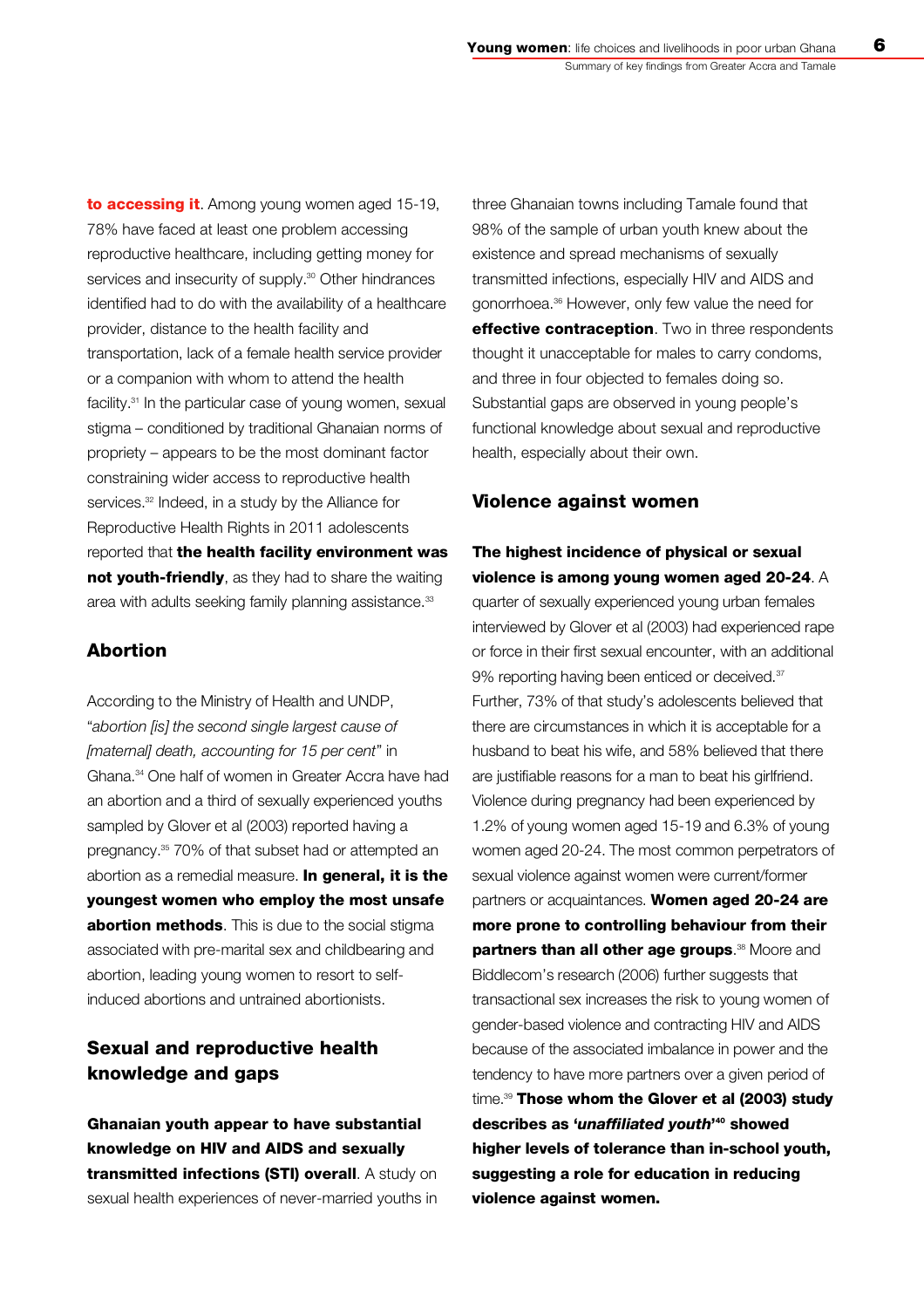### FGD: youth perspectives on sexual and reproductive health rights

In both communities visited, youth of both sexes confirmed that unprotected sex and withdrawal are very common, though young women at Kpobiman were more likely to insist on condom use than their counterparts at **Bulpela.** Some youths (both male and female) said that "*skin to skin*" sex is more satisfying and that condoms detract from sexual fulfilment. Other reasons given by young women in both communities include young women's fear of losing their boyfriends if they insist too strongly on condoms, and one young woman said she "*[wishes] to trap the boy she loves*" into marrying her. Young men in both communities cited "*not having a condom to hand when the opportunity arises*." In Bulpela FGD, it was noted that a young woman may sometimes opt to get pregnant by a partner of her choice in order to thwart an arranged marriage. In some cases, young women interviewed accepted unprotected sex in transactional relationships if the immediate economic return was attractive. Yet, it was also reported as common for a young woman to have multiple sexual partners. Indeed, in Bulpela discussions, young women who stick to a single partner were derided as being '*oldfashioned*.' While some said multiple partners were important for economic reasons, others simply found it more exciting.

Owing to stigma, young men interviewed said they prefer to purchase their condoms from anonymous supermarkets and from familiar street-food vendors rather than from their local chemists who they described as more likely to ask searching questions and who sometimes refuse to sell to the youngest adolescents. The young men in the FGD did this despite their belief that the chemists' products are of a higher quality and less likely to have expired, chemist services are better regulated and that the advice available from chemists would be more professional.

Youth of both sexes tend to acquire information about sex and reproductive health from their peers and from television (or the internet, in the case of Kpobiman discussions), but *not* their parents or health experts. When asked about the accuracy of such information, young women and men interviewed in Bulpela and Kpobiman expressed immense faith in peer experience and wisdom. In a female FGD at Kpobiman, the research team was informed that youth who dared to ask their parents questions about sex were told off as being "*bad children*". In fact, the problem seems deeper; as participants observed in one female FGD at Kpobiman, "*our parents never sit with us to have casual conversations.*" At Bulpela, young men said they did not bother to access sexual and reproductive health services as they perceived family planning as being "*for women, not men*."

Unsurprisingly, unintended pregnancy came up as a major reproductive health problem among young people of both sexes interviewed at Bulpela and Kpobiman. The young women and men interviewed as part of this study all confirmed that child-bearing significantly reduces young women's chances of progressing with their education and to a lesser extent, with skills training and job opportunities. In virtually all the FGD conducted under this study, the youth were emphatic that non-clinical abortions are a very common occurrence. According to a female participant in a focus group at Kpobiman "*it is common but secret*". The cost of clinical abortions was perceived to be prohibitive, at around GH¢ 30 (US\$ 17) for each month of pregnancy.

In the all-male FGD at Bulpela, a young man expressed displeasure with the increasing empowerment of women by NGOs, stating: "*women no longer respect their husbands*." When asked to explain, the group noted that empowered women tend to stay away from their marital homes for longer periods and perform household chores "*at their own pace*" – not as instructed by their husbands. Young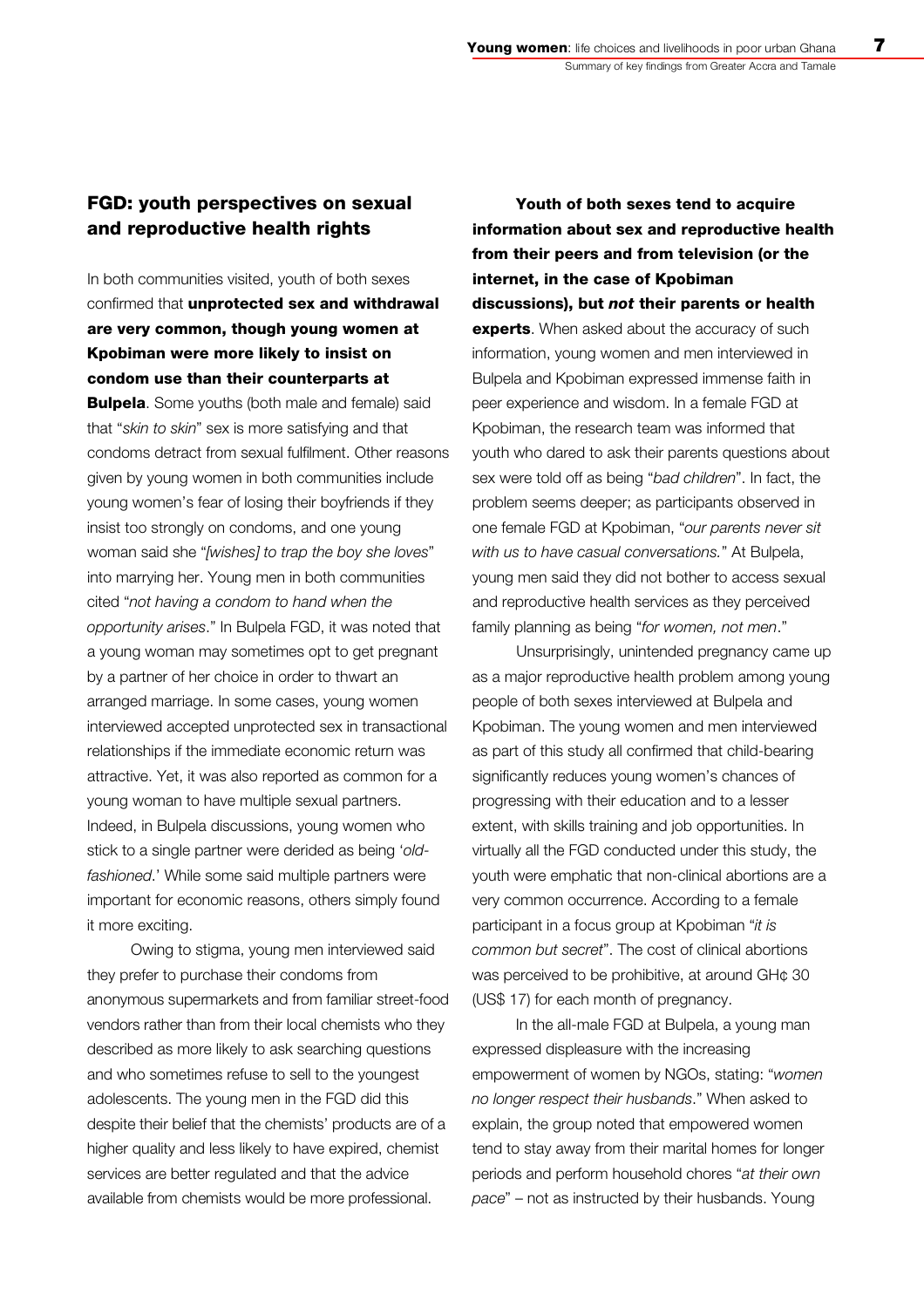women at Kpobiman reported that their boyfriends and husbands often prevent them from keeping or taking up jobs which keep them away from home for lengthy periods and that they could be beaten by their partners/husbands if they refused to comply with demands to give up their schooling ambitions.

# **Conclusion**

Despite the different contexts of Bulpela and Kpobiman, similar perspectives were expressed by young women and men. Barriers to employment, particularly for young women are high and act as a disincentive for adolescent girls to continue their education. Transactional sex emerged as a livelihood opportunity for some young women to access security and resources in a context where other employment opportunities may not be available or not as profitable. At an age where many young women are sexually active, having children poses significant challenges to continue their education and earn an independent income. The expectation that they will continue to take on many of the household chores constrains their time and choices. Unwanted pregnancies can also lead young women to seek out harmful abortion methods that put their lives at risk. Without adequate access to sexual and reproductive health services young women and men lack the information required to make informed choices.

Yet despite these challenges many young people remained hopeful and said they enjoyed the energy of living in an urban area. Following the desk research and FGD, these findings were presented to the young women and men and key government officials. For many policy makers this was the first time they heard young women and men speak about these challenges. It is imperative that young women can come together and raise their voices so that government, local leaders and the community respond and act to ensure young women are able to enjoy their rights to an education, decent work, leisure and an adequate standard of living.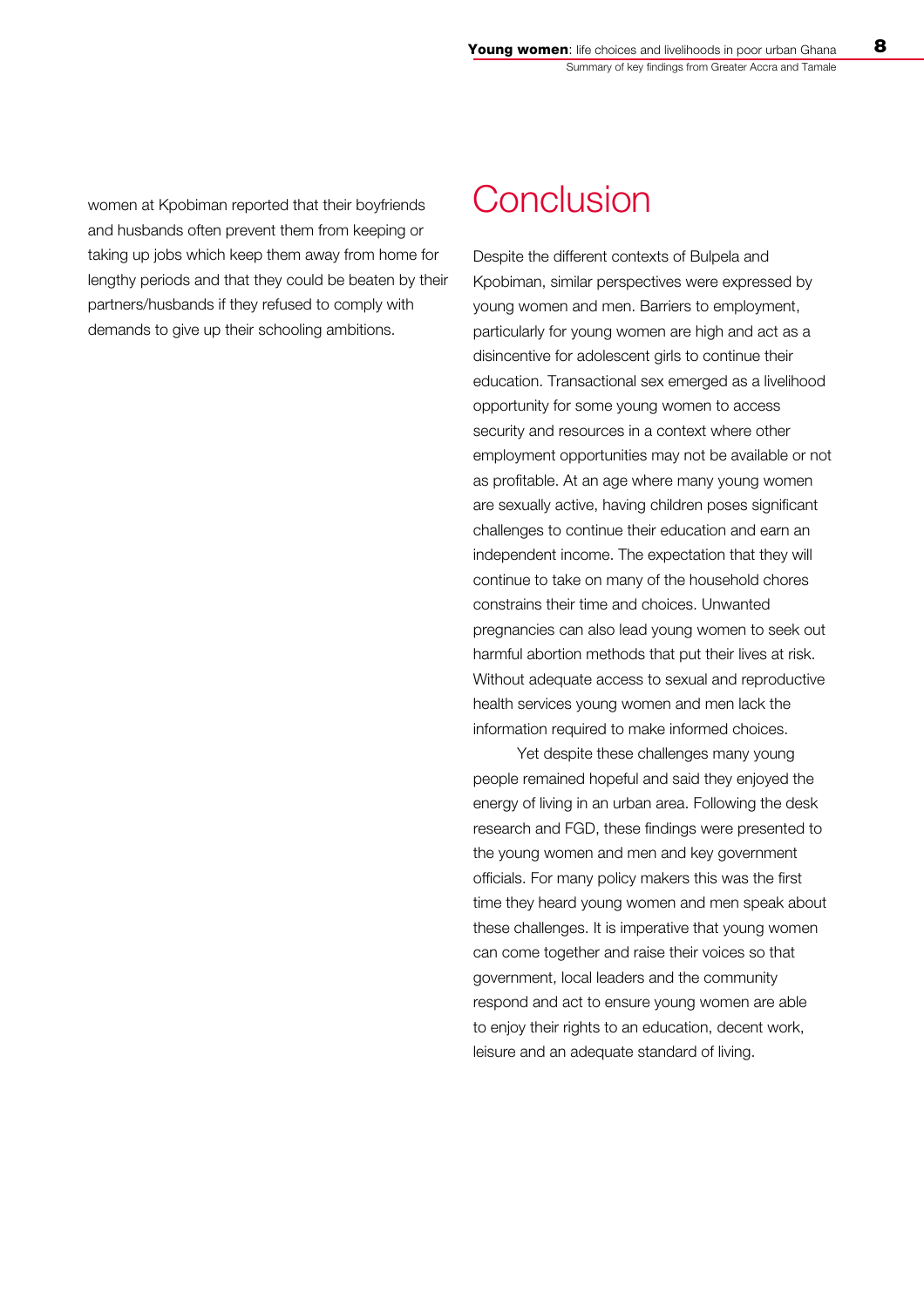# **Notes**

- Ghana's definition of an urban settlement is based on a relatively low population threshold of 5,000. The rising trend in the urban population is, however, clear and significant. By comparison, Ghana does not have a consistent, objective definition for peri-urban, except that the expression is widely used in reference to settlements on the periphery of the larger urban centres.
- 2 Farvacque-Vitkovic, C, M Raghunath, C Eghoff and C Boakye. *Development of the cities of Ghana: challenges, priorities and tools*. World Bank (Africa Region Working Paper Series Number 110), Washington DC, 2008.
- 3 The city proper accommodates 9.5% of the country's population in less than 0.1% of the country's total land area.
- 4 GSS. *2010 population and housing census: provisional results*. Ghana Statistical Service, Accra, 2011.
- 5 Estimates from the 2010 national census cite population growth rates of 2.4% at the national level, 2.8% for Greater Accra and 2.9% for Northern Region. Anecdotally, and in light of Accra's continuing attraction to internal migrants, the growth rate for Accra city (as opposed to the Greater Accra Region) is likely to be considerably higher than the national average. Population growth has been slowest in the two poorest regions – Upper East (1.1% and Upper West (1.5%).
- 6 GSS. *Ghana living standards survey 5*. Ghana Statistical Service, Accra, 2006.
- 7 *Ibid*.
- 8 Institute for Democratic Governance (IDEG). *Tackling youth unemployment in the regions and districts: a report on the 2005 governance issues forum*, Accra, 2005.
- 9 GSS. *Ghana demographic and health survey*, 2008. Ghana Statistical Service, Accra, 2009. Unemployment in this survey was defined as not having been employed in the 12 months preceding the survey.
- 10 GSS. *Patterns and trends of poverty in Ghana 1991-2006*. Ghana Statistical Service, Accra, 2007.
- 11 Moore, A and A Biddlecom. *Transactional sex among adolescents in sub-Saharan Africa amid the HIV epidemic*. Guttmacher Institute, New York, 2006.
- 12 PDA. Participatory Poverty and Vulnerability Assessment, Consolidated Report. DFID, Unicef and World Bank, Accra, 2011. Most such girls lack decent accommodations, and sleep on shop fronts, in busy markets and other risky locations
- 13 However, some of the young women at Kpobiman observed that sensual dressing could also work against a young woman's effort to access employment, especially so where the prospective employer/agent was an active Christian.
- 14 Statistics, Research, Information Management and Public Relations Division (SRIMPRD). *Report on basic statistics and planning parameters for basic education in Ghana*, 2009/2010. Ministry of Education, Accra, 2010.; GoG. Reproductive health strategic plan (2007-2011). Ghana Health Service, Accra, 2007.
- 15 GSS. *Accra multiple indicator cluster survey, 2010-11*. Ghana Statistical Service, Accra, 2011.
- 16 GSS. *Ghana demographic and health survey, 2008*. Ghana Statistical Service, Accra, 2009.
- 17 Akyeampong, AK et al. *Access to basic education in Ghana: the evidence and the issues*. CREATE, University of Sussex, 2007.

Ghana Statistical Service (GSS). *Ghana child labour survey*. Ghana Statistical Service, Accra, 2003.

Hashim, I. *Working with working children: child labour and the barriers to education in rural north-eastern Ghana*, D. Phil. Thesis, University of Sussex, Brighton, 2004.

MoESS. *Preliminary education sector performance report, 2007*. Ministry of Education, Science and Sports, Accra, 2007.

- 18 Eyben, R. *Supporting pathways of women's empowerment: a brief guide for international development*. Pathways Policy Paper. Pathways of Women's Empowerment RPC, Brighton, 2011.
- 19 Source: all focus groups interviewed in Bulpela (female, male and mixed). The objection was most emphatic in the mixed group.
- 20 A young women's focus group at Kpobiman estimated that only about one in ten girls/young women return to school after having a baby.
- 21 Overall, the mothers of nursing schoolgirl-mothers were reported to be willing but not always available to assist with child care.
- 22 Source: female groups interviewed, Kpobiman
- 23 Participatory Development Associates (PDA). Participatory Poverty and Vulnerability Assessment Phase III: Education and Social Protection. DFID, Accra, 2010.
- 24 In Ghana, mallams are typically Islamic psychics, commonly consulted (by Muslims and non-Muslims alike) for guidance on a vast range of social challenges.
- 25 Department for International Development (DFID). *Strengthening reproductive health in Ghana: Strategic Case*. Accra, 2011. As this is a literature review, the figures in this report therefore exclude non-formal methods, unless explicitly stated.
- 26 *Ibid*. The CPR is the proportion of currently married women currently using a method of contraception.
- 27 ARHR 2010; 2011.
- 28 GSS. *Ghana demographic and health survey, 2008*. Ghana Statistical Service, Accra, 2009.
- 29 *Ibid*.
- 30 *Ibid*.
- 31 *Ibid*.
- 32 Source: FGDs in Bulpela and Kpobiman. In such cases, the older relatives would typically object to the younger couple's wish to delay childbirth.
- 33 Alliance for Reproductive Health Rights (ARHR). *Health monitoring report 2009*. Alliance for Reproductive Health Rights, Accra, 2010.
- 34 MoH and UNDP. *Ghana MDG acceleration framework and country action plan: maternal health*. 2011.
- 35 Glover E, *et al*. *Sexual health experiences of adolescents in three Ghanaian towns*. International Family Planning Perspectives, Vol. 29, Number 1, 2003.
- 36 *Ibid*.
- 37 *Ibid*. Violence against women includes acts of a physical nature (slapping, arm twisting, pushing, punching, kicking), sexual nature (forced intercourse or other sexual acts) or emotional nature (humiliation, threats or insults). Partner control exhibited as verbal abuse, restrictions on freedom of movement and withholding funds may also be classified as violence against women. Sexual violence may limit women's ability to practice safe sex and to protect themselves from STIs and unwanted pregnancies.
- 38 GSS. *Ghana demographic and health survey, 2008*. Ghana Statistical Service, Accra, 2009.
- 39 Moore, A and A Biddlecom. *Transactional sex among adolescents in sub-Saharan Africa amid the HIV epidemic*. Guttmacher Institute, New York, 2006.
- 40 Glover E, *et al*. *Sexual health experiences of adolescents in three Ghanaian towns*. International Family Planning Perspectives, Vol. 29, Number 1, 2003 "*unaffiliated youth*" are those whose jobs entail 'floating' on the street – eg ice-water sellers, cart pushers, porters and hawkers of small items.